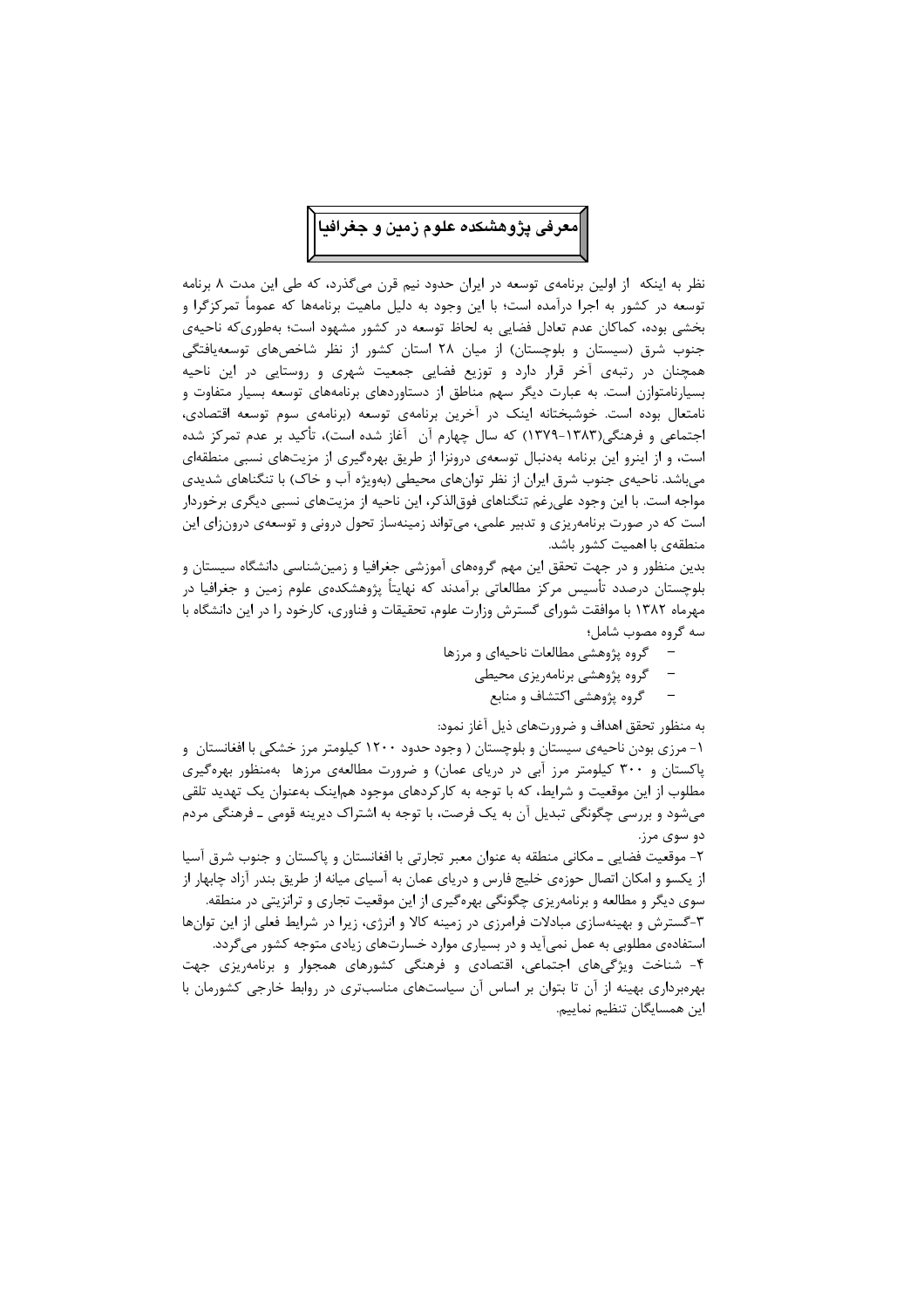۵- پدیدههای طبیعی و انسانی متنوع منحصر به فرد (مانند: آتشفشان تفتان، گلفشانهای بلوچستان، شهر سوخته سیستان و…) و مطالعه و برنامهریزی جهت چگونگی بهرهمندی از آن بهمنظور جذب توریست داخلی و خارجی از یکسو و احیاء سایر کارکردهای فرهنگی و اقتصادی، اجتماعی آن از سوی ديگر.

۶- این منطقه دارای سابقهی تاریخی تعامل جمعیتی با کشورهای حوزهی خلیج فارس بوده که این روند همچنان ادامه دارد؛ برنامهریزی و ساماندهی بهینهی این روند، توان بسیار خوبی در اختیار توسعهی کشور قرار خواهد داد. در غیر اینصورت مهاجرتهای بیبرنامه و کنترل نشده عواقب جبرانناپذیری برای کشور در برداشته و خواهد داشت.

۷- وجود عوامل طبیعی خاص در این ناحیه مانند: دریاها و دریاچهها (دریای عمان، دریاچهی هامون، تالاب جازموریان)، کویرها (کویر لوت، کویر سیستان)،کوهستانهای خاص (کوههای آتشفشانی تفتان و بزمان) و مطالعه و بررسی چگونگی بهرهگیری از آن در توسعه کارکردهای منطقهایی.

٨- تنوع اقليمي (چهار فصل بودن) و وجود محصولات گرمسيري منحصر به فرد (مانند: انبه، موز، خربزه درختی، خرما ۖ و…) که بسیاری از این محصولات را از نظر تقویم زمانی تولید می توان هماهنگ با نیاز بازارهای مختلف خارجی و داخلی کشور برنامهریزی نمود. مطالعه و برنامهریزی در جهت چگونگی بھرمبرداری بھینه و توسعهی آتی این کارکردها.

۹- شرایط اکولوژیکی و اقلیمی خاص منطقه و ضرورت مطالعهی آن (مانند: خشکسالیها و سیلابهای یے،دریے)، بەمنظور شناسایی روندها و کارکردها و سامانمند نمودن آن.

۱۰- اکوسیستمهای خاص حاکم بر ناحیهی جنوب شرق ایران (مانند: متأثر شدن از مونسونهای اقیانوس هند و غیره)، و مطالعه و بررسی چگونگی ساماندهی کارکردهای مترتب بر آن.

١١- موقعیت خاص ژئوپولتیک، ژئواستراتژیک و ژئواکونومیک این ناحیه، و مطالعه چالشها و فرصتها چنان که از نظر ژئوپولتیکی این ناحیه در حکم پاشنهی درب کشور تلقی میگردد.

١٢- با توجه به اینکه فلیشها گسترش بسیار زیادی در استان سیستان و بلوچستان دارند اگرچه از نظر وجود عناصر فلزی ارزش چندانی ندارند، اما اکثر واحدهای سنگی آن امروزه برای مصالح ساختمانی مورد استفاده قرار میگیرند؛ که میتوان اکتشاف و استخراج آنرا بهینه نموده و سامانمند ساخت.

۱۳- نظر به اینکه افیولیتها، رخنمونهای زیادی در تمام بخشهای شمالی و جنوبی این استان داشته و در همه جای دنیا از ارزشهای اقتصادی بالایی برخوردارند و معمولاً همراه آنها بعضی از عناصر فلزی چون کروم، نیکل، پلاتین، مس، سرب و روی، منگنز و حتی طلا نیز وجود دارد. در عین حال محصولات دگررسانی آنها نظیر سرپانتینیت، تالک، منیزیت۔و غیرہ نیز از ارزش زیادی برخوردار هستند، همچنین واحدهای آهکی همراه آنها نیز برای مصالح ساختمانی و سنگهای تزئینی مورد استفاده قرار میگیرد؛ لذا بامطالعات اکتشافی و علمی میتوان به شناسایی دقیق کانسارهای فوق|لذکر جهت بهرهگیری از آن در توسعه این منطقه اقدام کرد.

۱۴- با توجه به گسترش کانسارهای سنگهای آذرین در این استان نظیر؛ باتولیت زاهدان که این واحد گرانیتی مساحت زیادی از شهرستان زاهدان را اشغال کرده است و می تواند منبع مهمی از عناصر فلزی باشد زيرا همراه گرانيتهاى I معمولاً عناصرى چون Mo, Cu, Au, Ag, Pb, Zn و همراه با و لیتیم وجود دارد. علاوه بر آن کانسارهای V, Be, W, Sn گرانیتهای  $S$  نیز معمولاً عناصری چون  $S$  به  $S$ گرمایی، پورفیری و اسکارن که منابع بسیاری از فلزات هستند نیز در ارتباط با تشکیل گرانیتها

- 192